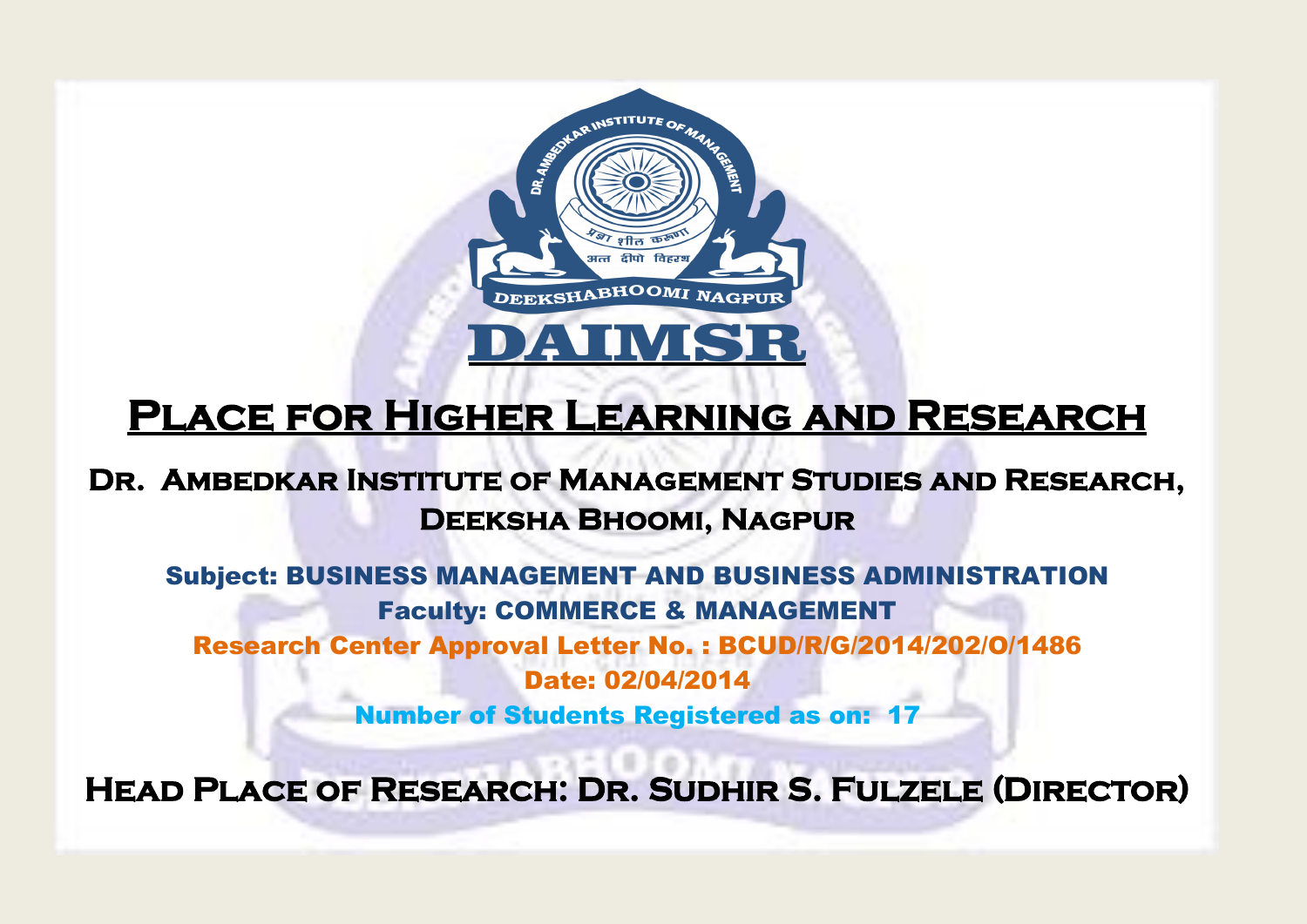#### List of Registered Research Scholars at "Place for Higher Learning and Research", DAIMSR

| <b>SN</b>      | <b>NAME</b>                          | <b>SUPERVISOR</b>    | <b>TITLE OF THE STUDY</b>                                                                                                                                                                | <b>PART TIME /</b><br><b>FULL TIME</b> | <b>DATE OF</b><br><b>REGISTRATION</b> |
|----------------|--------------------------------------|----------------------|------------------------------------------------------------------------------------------------------------------------------------------------------------------------------------------|----------------------------------------|---------------------------------------|
| $\mathbf{1}$   | <b>CHETANA M. SONI</b>               | DR. PIMPLAPURE V. U. | A comparative evaluation of productivity, cost efficiency and<br>profitability performance of scheduled commercial banks in India<br>(From 2003-04 to 2013-14).                          | Part Time                              | 01-09-2015                            |
| $\overline{2}$ | NIKHILESH C.<br>WAZALWAR             | DR. KULKARNI N. M.   | Online Marketing: Analyzing the perception of Internet users<br>towards POP-UP Advertising & Search Engine sponsored links.                                                              | Part Time                              | 01-12-2015                            |
| 3              | <b>NABAJIT BARMAN</b>                | DR. MESHRAM D. K.    | Analysis of motivational factors and its impact on employee working<br>in State Bank of India, Zonal Branch, Nagpur.                                                                     | Part Time                              | 14-01-2015                            |
| 4              | ROHIT G. DAMMANI                     | DR. KHULLAR L.       | Analytical study of Impact of E-Recruitment on Jobseekers.                                                                                                                               | Part Time                              | 15-01-2015                            |
| 5              | RINKI S.<br><b>MOOLCHANDANI</b>      | DR. NERKAR K. R.     | An analytical study of role of online shopping in including impulsive<br>purchase behaviour among undergraduates college students in<br>Nagpur City.                                     | Part Time                              | 05-05-2015                            |
| 6              | SAMEER K. PADOLE                     | DR. KULKARNI N. M.   | A critical study of Impact of Foreign Institutional Investors' Funds on<br>Indian Stock Market with specific reference to Bombay Stock Market<br>(BSE) and National Stock Market (NSE).  | Part Time                              | 15-05-2015                            |
| 7              | <b>AVINASH G. BHOWATE</b>            | DR. KHULLAR L.       | Scope of Medical tourism and its impact on the people and<br>multispecialty private hospitals in central India with special<br>reference to Nagpur city.                                 | Part Time                              | 07-09-2015                            |
| 8              | <b>SARANBIR KAUR</b><br><b>UPPAL</b> | DR. KAVISHWAR S.     | Critical Appraisal of Activity Based Learning (ABL) as a Pedagogical<br>Tool with specific reference to Indian B-Schools.                                                                | <b>Part Time</b>                       | 16-07-2015                            |
| 9              | PANKAJ P. GAWALI                     | DR. FULZELE S. S.    | A study of Emotional Intelligence as a tool to achieve Job Satisfaction<br>with special reference to select Service Sectors in Vidarbha.                                                 | <b>Part Time</b>                       | 22-12-2015                            |
| 10             | PRERNA J. KOTHARI                    | DR. KHULLAR L.       | Evolution of Customer Service in Restaurants : An Empirical Study to<br>map customer service parameters for different types of restaurants<br>in Nagpur City during the period 2013-2017 | <b>Part Time</b>                       | 01-12-2016                            |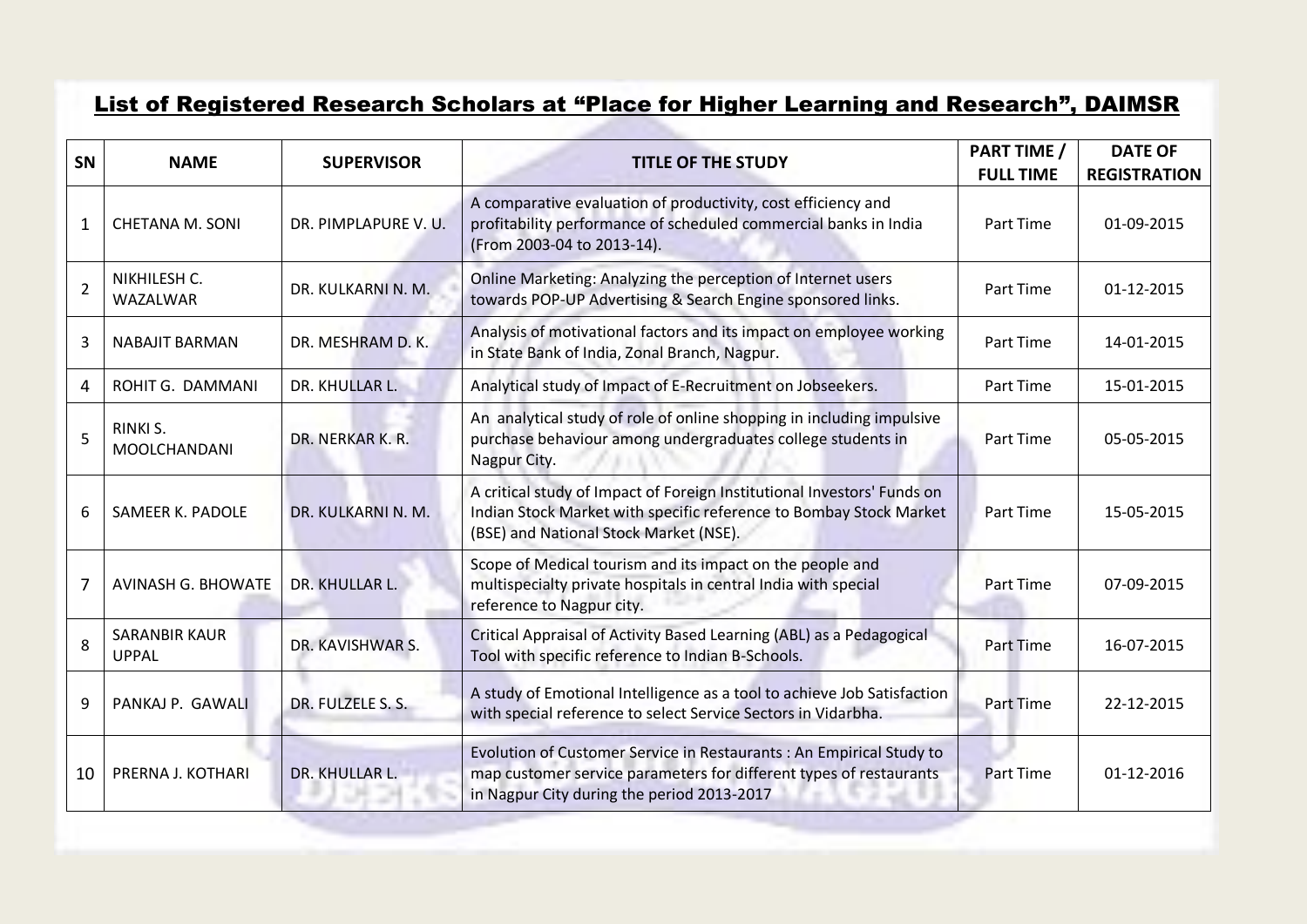| 11 | VINIYA D. LOKHANDE                    | DR. SIDDIQUI M. J.   | An evaluative study of student's skill development initiative<br>undertaken by the colleges imparting professional education in<br>Nagpur city (Period of study 2011-2016)                                                                                              | <b>Full Time</b> | 18-01-2017 |
|----|---------------------------------------|----------------------|-------------------------------------------------------------------------------------------------------------------------------------------------------------------------------------------------------------------------------------------------------------------------|------------------|------------|
| 12 | <b>SHASHWATI</b><br><b>BHOWMICK</b>   | DR. METRE S. G.      | A comprehensive study of Effect of Cashless Initiative on<br>Transactions of Organised Retail Market in urban and rural areas of<br>Nagpur district.                                                                                                                    | Part Time        | 30-06-2017 |
| 13 | <b>MANMATH</b><br><b>DESHPANDE</b>    | DR. KULKARNI N. M.   | Exploring Innovative services marketing strategies in an<br>oversaturated & hyper-competitive market to create and gain<br>market share for educational service organisations in Nagpur city<br>$(2015 - 2021).$                                                        | <b>Full Time</b> | 23-10-2018 |
| 14 | RASHMI A. PATEL                       | DR. SIDDIQUI M. J.   | An evaluative study of Pradhan Mantri Kaushal Vikas Yojana<br>(PMKVY) With special reference to Jabalpur Division (M. P.) during<br>the peroid 2015-2020.                                                                                                               | <b>Full Time</b> | 23-10-2018 |
| 15 | <b>AVINASH SHENDE</b>                 | DR. BAKHARE R.       | Analysing the impact of Brand Communication, Brand Experience<br>and Brand Trust on Brand Loyalty through Social Media using<br>Stimulus Organism Response [S-O-R] Framework on select<br>categories of brands: A study with respect to Nagpur City (2017-<br>$2022$ ). | <b>Part Time</b> | 23-10-2018 |
| 16 | <b>AUROBINDO P.</b><br><b>ACHARYA</b> | DR. METRE S. G.      | An investigation and development of Operational Excellence<br>Framework with reference to Jet Fuel Management System at<br>Airports in India                                                                                                                            | <b>Full Time</b> | 23-10-2018 |
| 17 | <b>BHAVINI PATEL</b>                  | DR. PIPMLAPURE V. U. | A study on impact of Capital Structure on Firm's Financial<br>Performance and Shareholder wealth: with special reference to<br>automobile sector in India (2006-2007 to 2015-2016)                                                                                      | <b>Part Time</b> | 16-01-2016 |
| 18 |                                       |                      |                                                                                                                                                                                                                                                                         |                  |            |
| 19 |                                       |                      |                                                                                                                                                                                                                                                                         |                  |            |
| 20 |                                       |                      |                                                                                                                                                                                                                                                                         |                  |            |

**DEEKSHABHOOMI NAGPUR**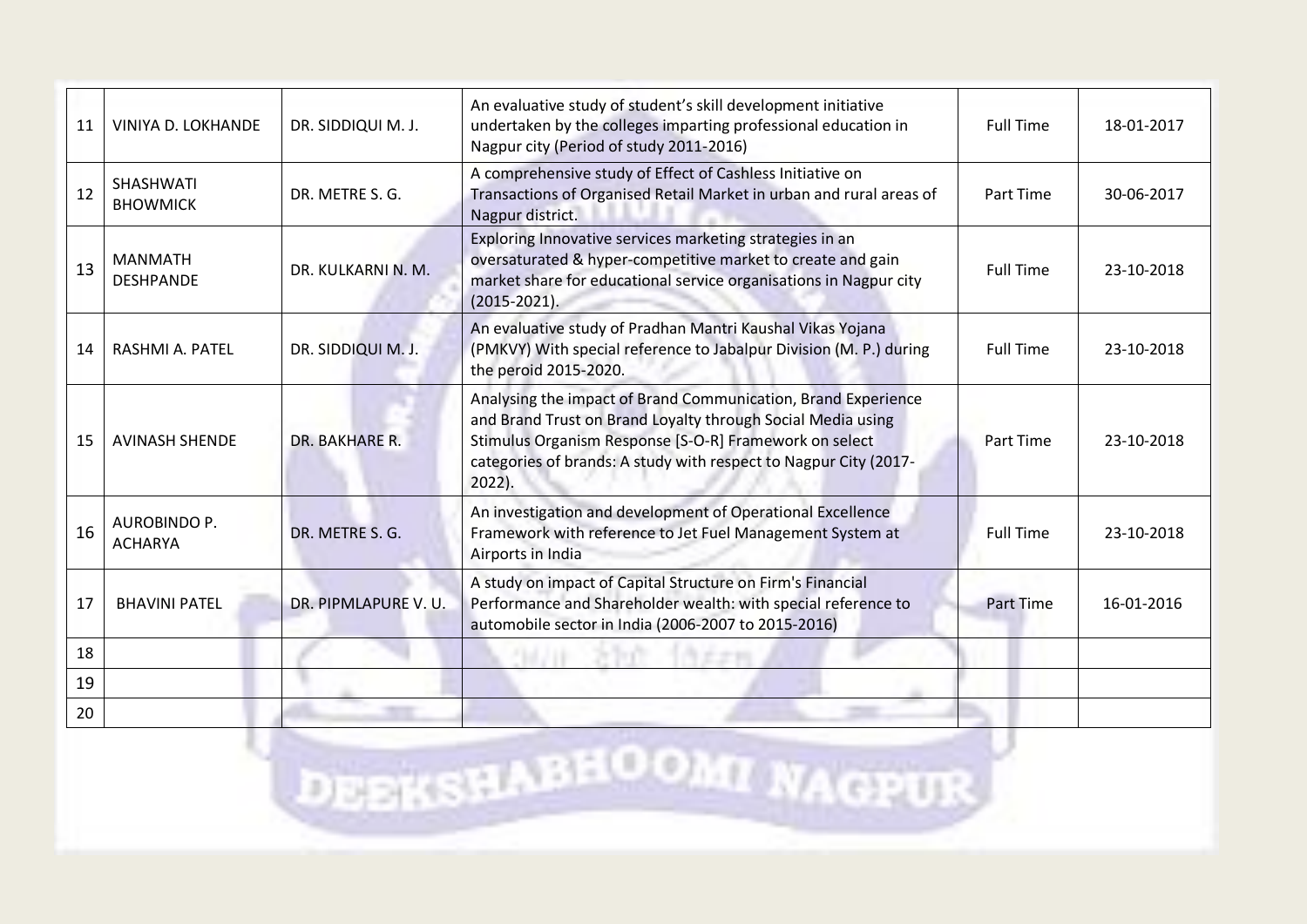

# **Place for Higher Learning and Research**

### **Dr. Ambedkar Institute of Management Studies and Research, Deeksha Bhoomi, Nagpur**

Subject: BUSINESS MANAGEMENT AND BUSINESS ADMINISTRATION Faculty: COMMERCE & MANAGEMENT Research Center Approval Letter No. : BCUD/R/G/2014/202/O/1486 Dt. 02/04/2014 Number of Students Registered as on: 17

**Head Place of Research: Dr. Sudhir S. Fulzele (Director)**